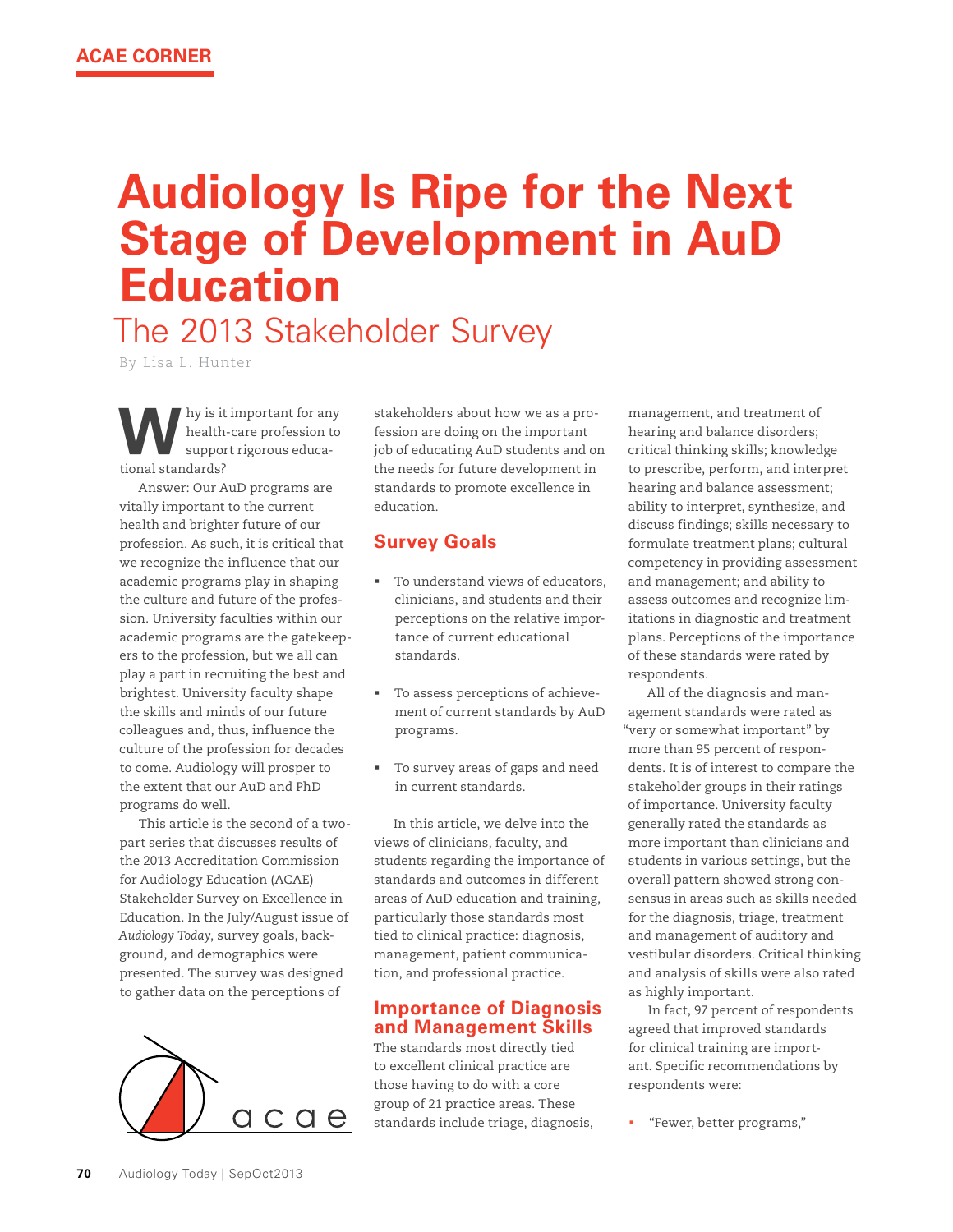## **ACAE CORNER**

- ! "Consistency in programs,"
- ! "High quality externship experiences,"
- ! "National boards such as medical school,"
- ! "Business experience with emphasis on private practice," and
- ! "Leverage faculty with private practice experiences in training programs."

One comment summed up the most important standards succinctly as "the ability to synthesize information across the scope of practice."

#### **Achievement of Diagnosis and Management Skills**

When asked to rate how well programs they are most familiar with are achieving the diagnosis and management standards, there appeared to be more differences among stakeholder groups. For example, fewer people strongly agreed or somewhat agreed that the standards are being